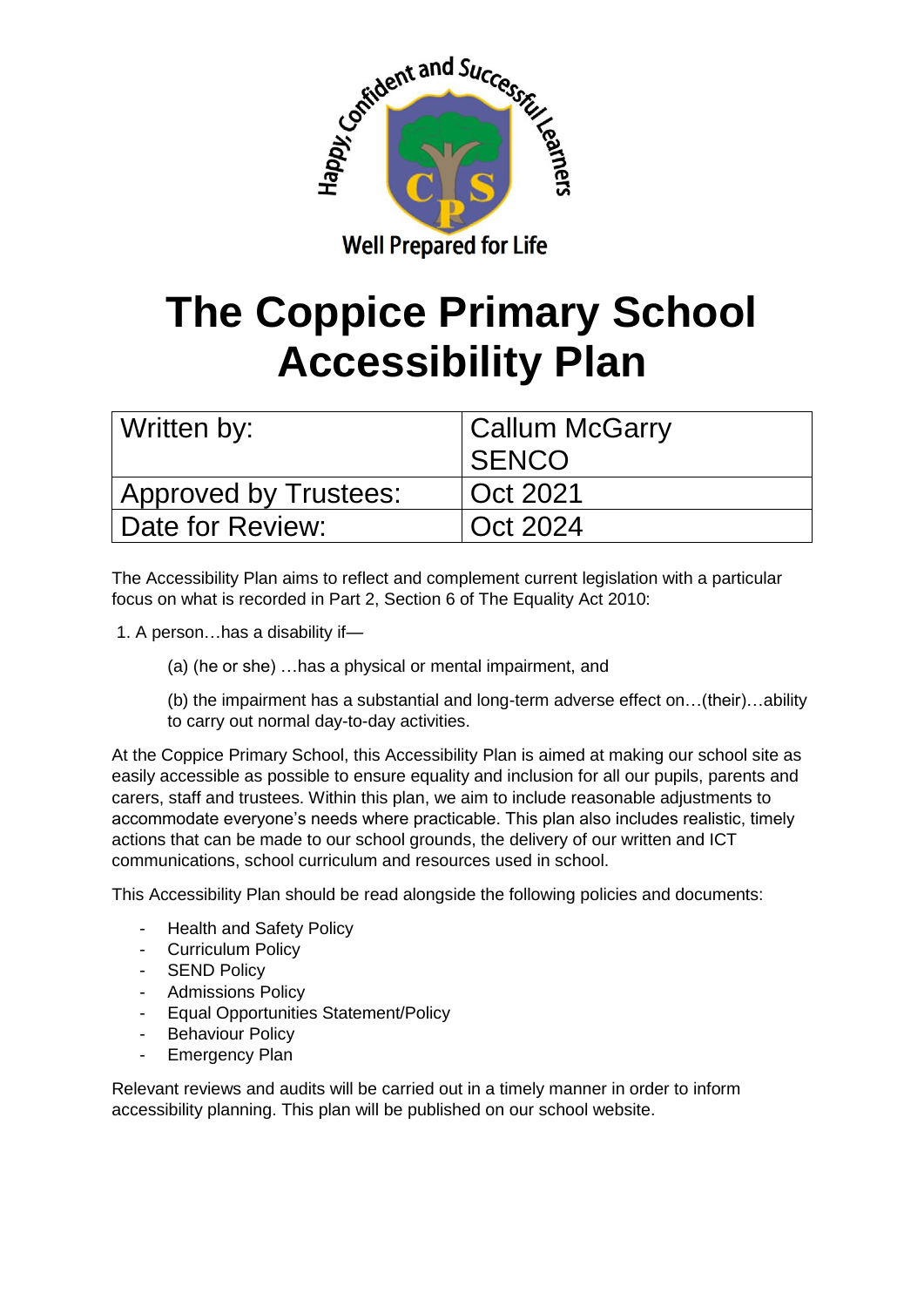It is a requirement that the school's accessibility plan is resourced, implemented, reviewed and revised as necessary and reported annually. Attached is a set of action plans showing how the school will address the priorities identified in the plan.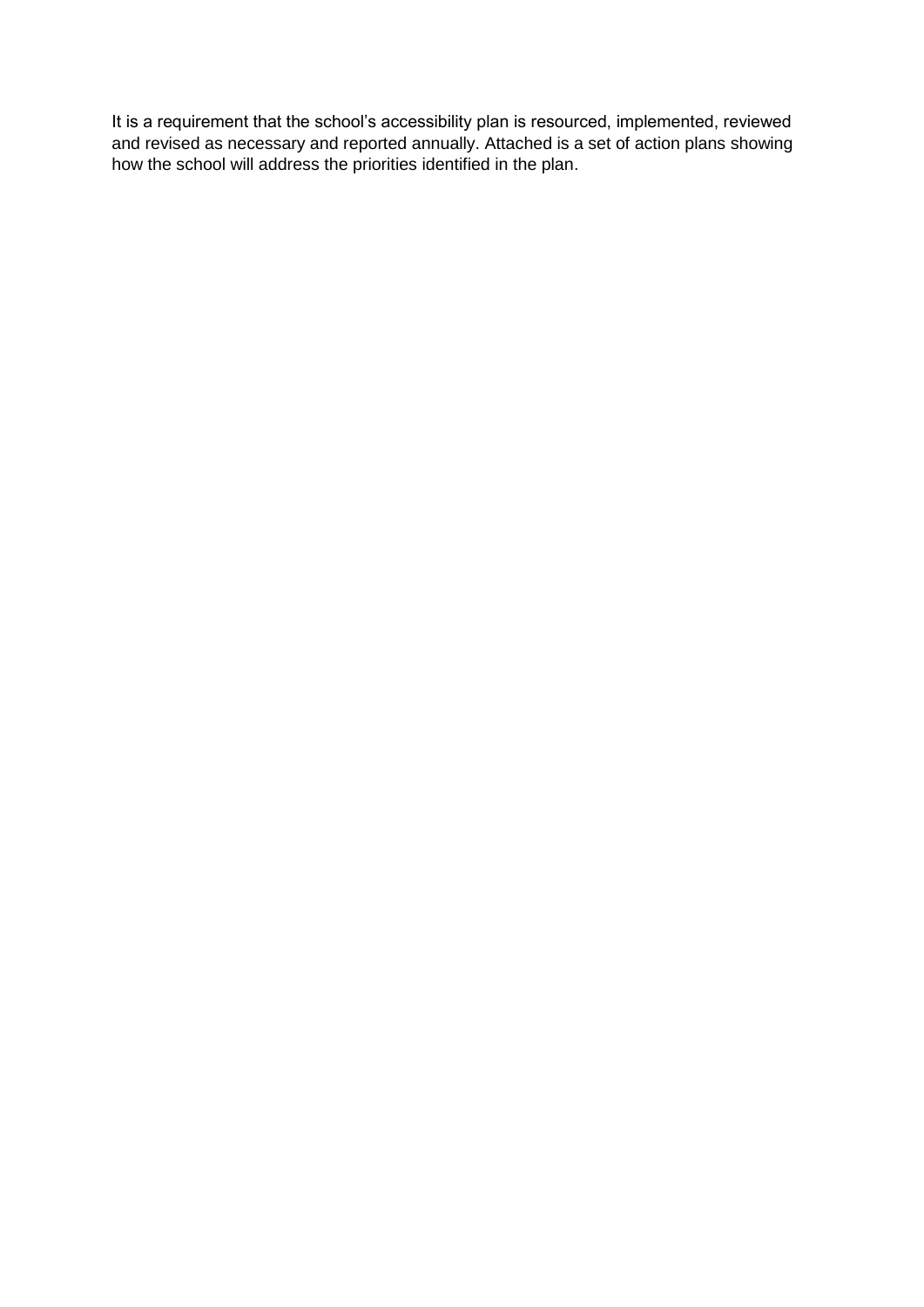



MAIN ROAD MAIN ROAD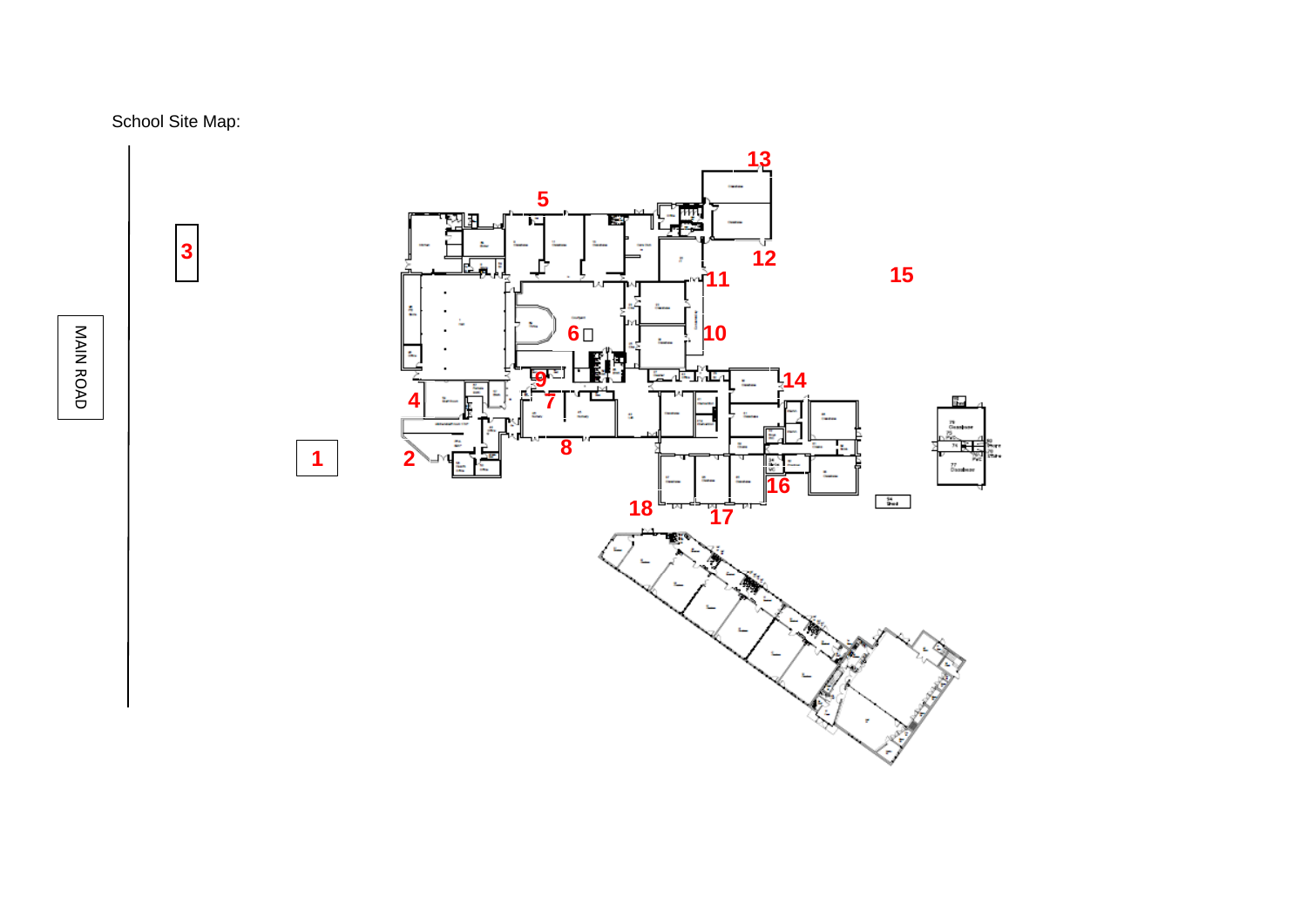## **Action Plan A: Improving physical access.**

| Issue raised |                                                                                                             | Recommendations                                                                                                                                                                                                            | <b>Time Scale</b>                                           | Priority | Date Completed                     | Responsibility                                                                                                                                             |
|--------------|-------------------------------------------------------------------------------------------------------------|----------------------------------------------------------------------------------------------------------------------------------------------------------------------------------------------------------------------------|-------------------------------------------------------------|----------|------------------------------------|------------------------------------------------------------------------------------------------------------------------------------------------------------|
| 1.           | Edge of the path<br>is crumbing and<br>no visual aid to<br>support<br>pedestrians.                          | Replace crumbling paving slabs and mortar<br>work.<br>Paint to highlight the area to visually<br>impaired people.<br>Paint 'look left' and 'look right' on the<br>ground in a clear font.                                  | End of Summer<br>Term 2022.                                 | Medium   |                                    | Mr Mace (Site Manager)                                                                                                                                     |
| 2.           | Input a clear sign<br>for all to see<br>where the<br>reception<br>entrance is.                              | Ask Mrs Webster (School Business<br>Manager - SBM) to enquire about signage<br>and retrieve a quote/cost. Liaise with<br>SENCO regarding size and font.                                                                    | Ongoing – sign<br>ordered.                                  | High     | <b>Week Beginning:</b><br>08.11.21 | Mr Hutt (Headteacher)<br>Mrs Webster (SBM)<br>Mr Mace (Site Manager)                                                                                       |
| 3.           | New 'welcome'<br>sign to be fitted<br>on site.                                                              | SBM to liaise with SENCO regarding size<br>and font to ensure clarity for visually<br>impaired people.                                                                                                                     | Ongoing – sign<br>ordered.                                  | High     | Week Beginning:<br>08.11.21        | Mr Hutt (Headteacher)<br>Mrs Webster (SBM)<br>Mr Mace (Site Manager)                                                                                       |
| 4.           | Investigate<br>whether a ramp is<br>needed by the fire<br>exit from the hall.                               | Discuss with Health and Safety advisor.<br>SENCO to liaise with Site Manager and<br>SBM.                                                                                                                                   | End of Summer<br>Term 2022.                                 | Medium   |                                    | Mr Hutt (Headteacher)<br>Mrs Webster (SBM)<br>Mr Mace (Site Manager)<br>Mr McGarry/Mrs Heptinstall<br>(SENCO)                                              |
| 5.           | Entrance and exit<br>to Year 6<br>classrooms<br>require a step up<br>into the rooms.                        | SENCO to discuss with SBM and Site<br>Manager regarding inputting ramps.<br>Obtain cost/quotes for inputting ramps.<br>Investigate if the door entry needs<br>highlighting for visually impaired people.                   | End of Summer<br>Term 2022.                                 | Low      |                                    | Mr Hutt (Headteacher)<br>Mrs Webster (SBM)<br>Mr Mace (Site Manager)<br>Mr McGarry/Mrs Heptinstall<br>(SENCO)                                              |
| 6.           | Dated, paved<br>outdoor space<br>being turned into<br>a sensory garden<br>with plants and<br>water feature. | SENCO to liaise with Thrive team and PPA<br>regarding the sensory area.<br>SENCO to liaise with external contractors<br>regarding the space.<br>Introduce sensory textures (fake grass) and<br>sounds to appeal to senses. | Ongoing - quotes<br>being gathered.                         | Medium   |                                    | Mr Hutt (Headteacher)<br>Mrs Webster (SBM)<br>Mr Mace (Site Manager)<br>Mr McGarry/Mrs Heptinstall<br>(SENCO)<br><b>External contractors</b><br><b>PTA</b> |
|              | 7. Safety gate into<br>Nursery needs to<br>be replaced with<br>a gate that has no<br>base.                  | SENCO to find a safety gate that allows<br>access for nursery children and staff to get<br>in and out of the room with ease.                                                                                               | Immediate (Alarm<br>has been<br>attached until<br>resolved) | High     | Week beginning:<br>13.12.21        | Mr Hutt (Headteacher)<br>Mrs Webster (SBM)<br>Mr Mace (Site Manager)<br>Mr McGarry/Mrs Heptinstall<br>(SENCO)                                              |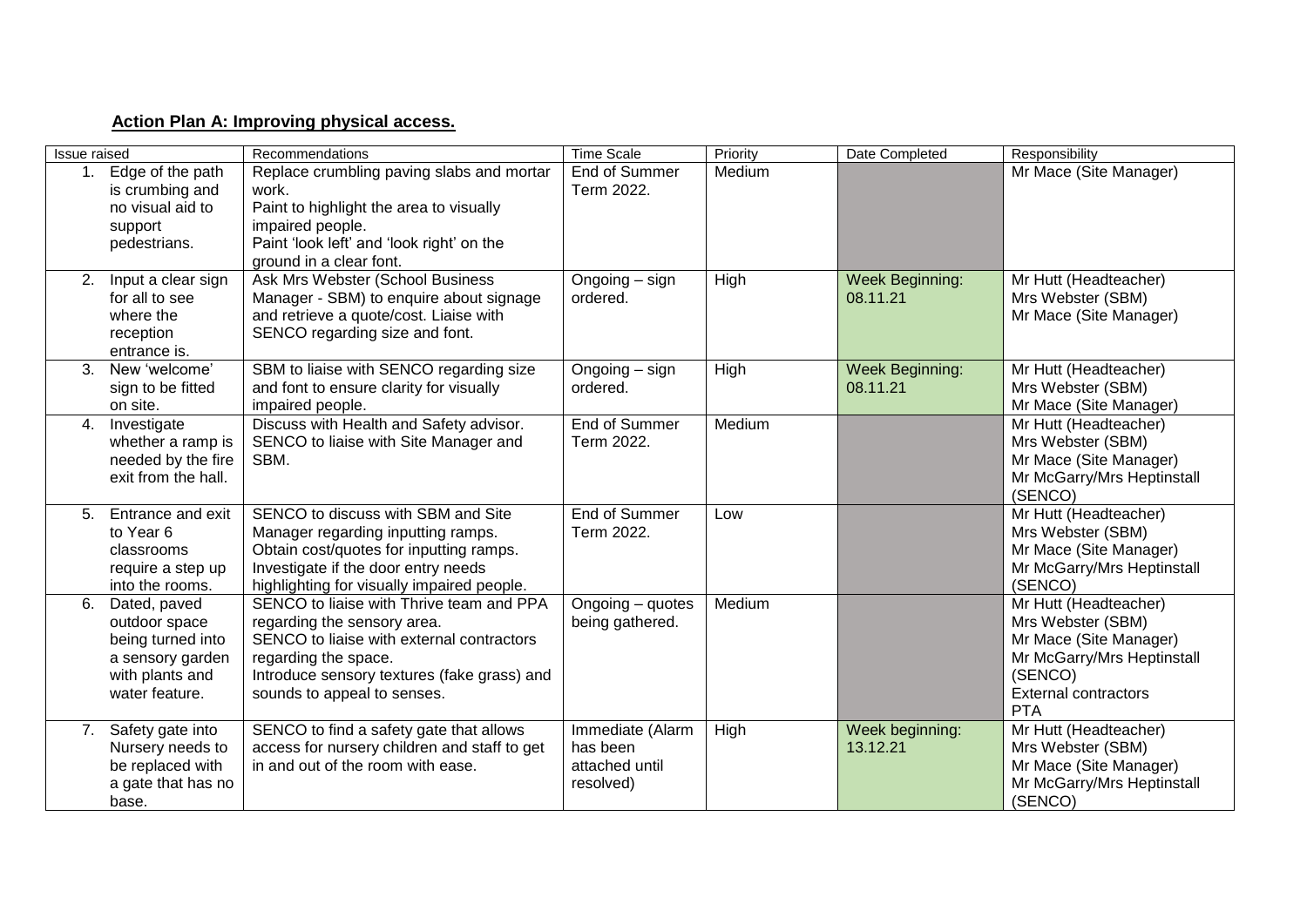| 8. | Exit to the<br>outdoor play area<br>in the Nursery<br>needs securing<br>with a ramp.                                                                  | Investigate what type of ramp can fit into<br>the location and how it will affect drainage<br>and movement within the space.                                                                                                                        | End of Summer<br>Term 2022.        | High                                    | Mr Hutt (Headteacher)<br>Mrs Webster (SBM)<br>Mr Mace (Site Manager)<br>Mr McGarry/Mrs Heptinstall<br>(SENCO)                                        |
|----|-------------------------------------------------------------------------------------------------------------------------------------------------------|-----------------------------------------------------------------------------------------------------------------------------------------------------------------------------------------------------------------------------------------------------|------------------------------------|-----------------------------------------|------------------------------------------------------------------------------------------------------------------------------------------------------|
| 9. | Entrance to the<br>sunshine room<br>has a high door<br>clearance.                                                                                     | SENCO to liaise with Site Manager and<br>Health and Safety advisor regarding a plan<br>of action for this room access.                                                                                                                              | <b>End of Summer</b><br>Term 2022. | Medium                                  | Mr Hutt (Headteacher)<br>Mrs Webster (SBM)<br>Mr Mace (Site Manager)<br>Mr McGarry/Mrs Heptinstall<br>(SENCO)                                        |
|    | 10. Step into the<br>conservatory<br>needs to be<br>replaced with a<br>ramp.<br>11. Step into the ICT<br>room needs to be<br>replaced with a<br>ramp. | Liaise with Site Manager, SBM and<br>contractors to receive quotes for changing<br>these.                                                                                                                                                           | End of Summer<br>Term 2022.        | Medium                                  | Mr Hutt (Headteacher)<br>Mrs Webster (SBM)<br>Mr Mace (Site Manager)<br>Mr McGarry/Mrs Heptinstall<br>(SENCO)<br><b>External Contractors</b>         |
|    | 12. Step into<br>classroom needs<br>to be replaced<br>with a ramp.                                                                                    |                                                                                                                                                                                                                                                     |                                    |                                         |                                                                                                                                                      |
|    | 13. Step into<br>classroom needs<br>to be replaced<br>with a ramp.                                                                                    |                                                                                                                                                                                                                                                     |                                    |                                         |                                                                                                                                                      |
|    | 14. Step into<br>classroom needs<br>to be replaced<br>with a ramp.                                                                                    |                                                                                                                                                                                                                                                     |                                    |                                         |                                                                                                                                                      |
|    | 15. The size of the<br>playground and<br>the quiet zone<br>needs updating to<br>fit to needs and<br>size of the school.                               | Liaise with SBM, SLT and Site Manager<br>about making the playground area more<br>accessible.<br>Amending the current quiet area to be<br>separate in some way to ensure that those<br>children needing sensory breaks have<br>access to this area. | Ongoing - quotes<br>being sought.  | Medium $-$<br>quotes being<br>gathered. | Mr Hutt (Headteacher)<br>Mrs Ashwell (Deputy<br>Headteacher)<br>Mrs Webster (SBM)<br>Mr Mace (Site Manager)<br>Mr McGarry/Mrs Heptinstall<br>(SENCO) |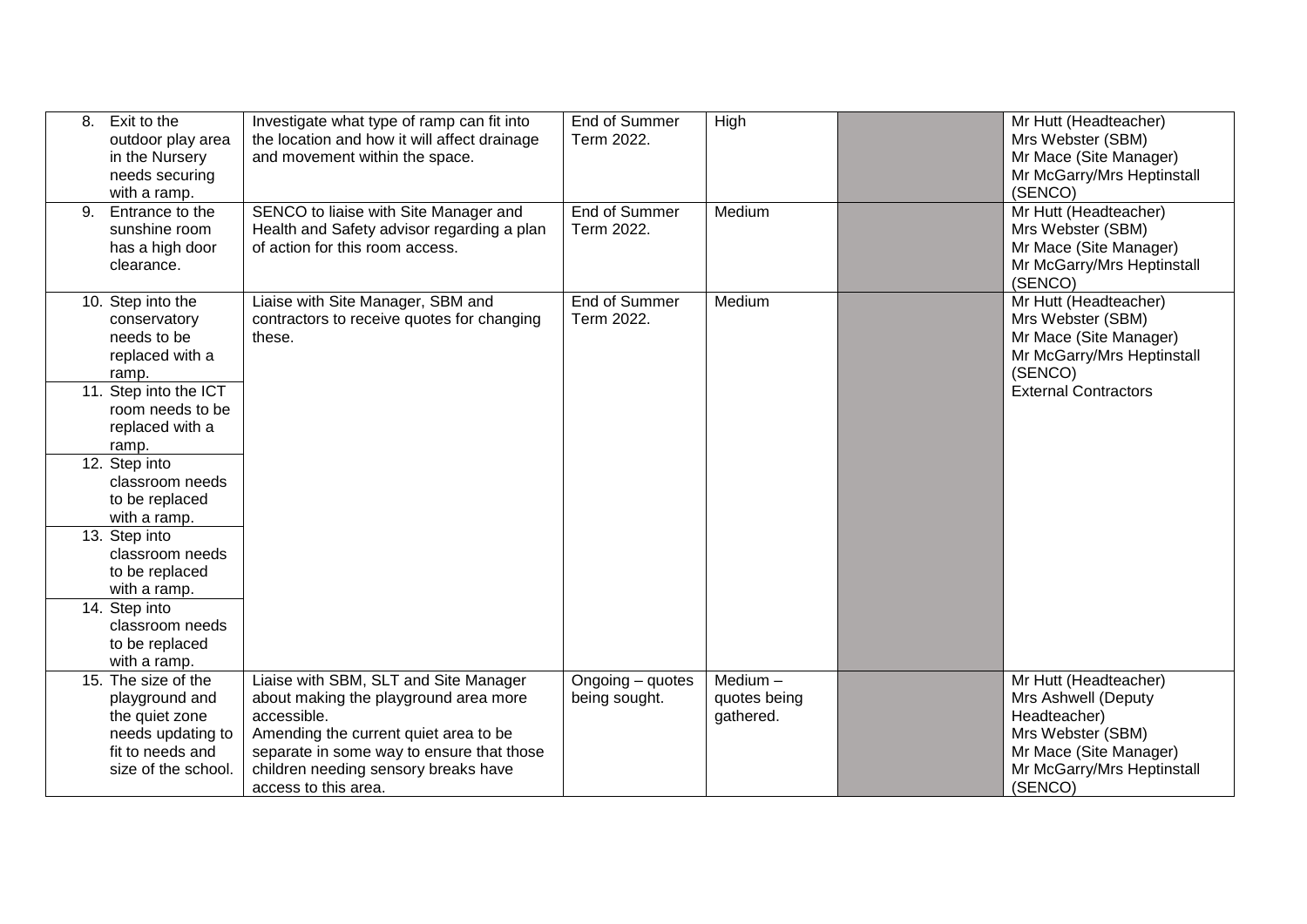| 16. Access the KS1<br>girls' toilets $- a$<br>significant step<br>into the toilets. | Liaise with SBM, SLT and site manager to<br>ensure access to the playground is safe<br>and easy for all.                                                                                                                                  | End of Summer<br>Term 2022. | Medium $-$<br>quotes being<br>gathered. | Mr Hutt (Headteacher)<br>Mrs Ashwell (Deputy<br>Headteacher)<br>Mrs Webster (SBM)<br>Mr Mace (Site Manager)<br>Mr McGarry/Mrs Heptinstall<br>(SENCO) |
|-------------------------------------------------------------------------------------|-------------------------------------------------------------------------------------------------------------------------------------------------------------------------------------------------------------------------------------------|-----------------------------|-----------------------------------------|------------------------------------------------------------------------------------------------------------------------------------------------------|
| 17. Steps into the<br>Year 2<br>classrooms need<br>to be replaced<br>with a ramp.   | Liaise with SBM, SLT and site manager to<br>ensure access to the playground is safe<br>and easy.                                                                                                                                          | End of Summer<br>Term 2022. | $High - quotes$<br>being gathered.      | Mr Hutt (Headteacher)<br>Mrs Ashwell (Deputy<br>Headteacher)<br>Mrs Webster (SBM)<br>Mr Mace (Site Manager)<br>Mr McGarry/Mrs Heptinstall<br>(SENCO) |
| 18. Steps by the KS1<br>and EYFS area<br>may need<br>replacing with a<br>ramp.      | Liaise with SBM, SLT and site manager to<br>ensure access to the playground and EYFS<br>is safe and easy.<br>Site manager has noted that the guttering in<br>the EYFS play area may need to be<br>relocated due to flooding in that area. | End of Summer<br>Term 2022. | Medium                                  | Mr Hutt (Headteacher)<br>Mrs Ashwell (Deputy<br>Headteacher)<br>Mrs Webster (SBM)<br>Mr Mace (Site Manager)<br>Mr McGarry/Mrs Heptinstall<br>(SENCO) |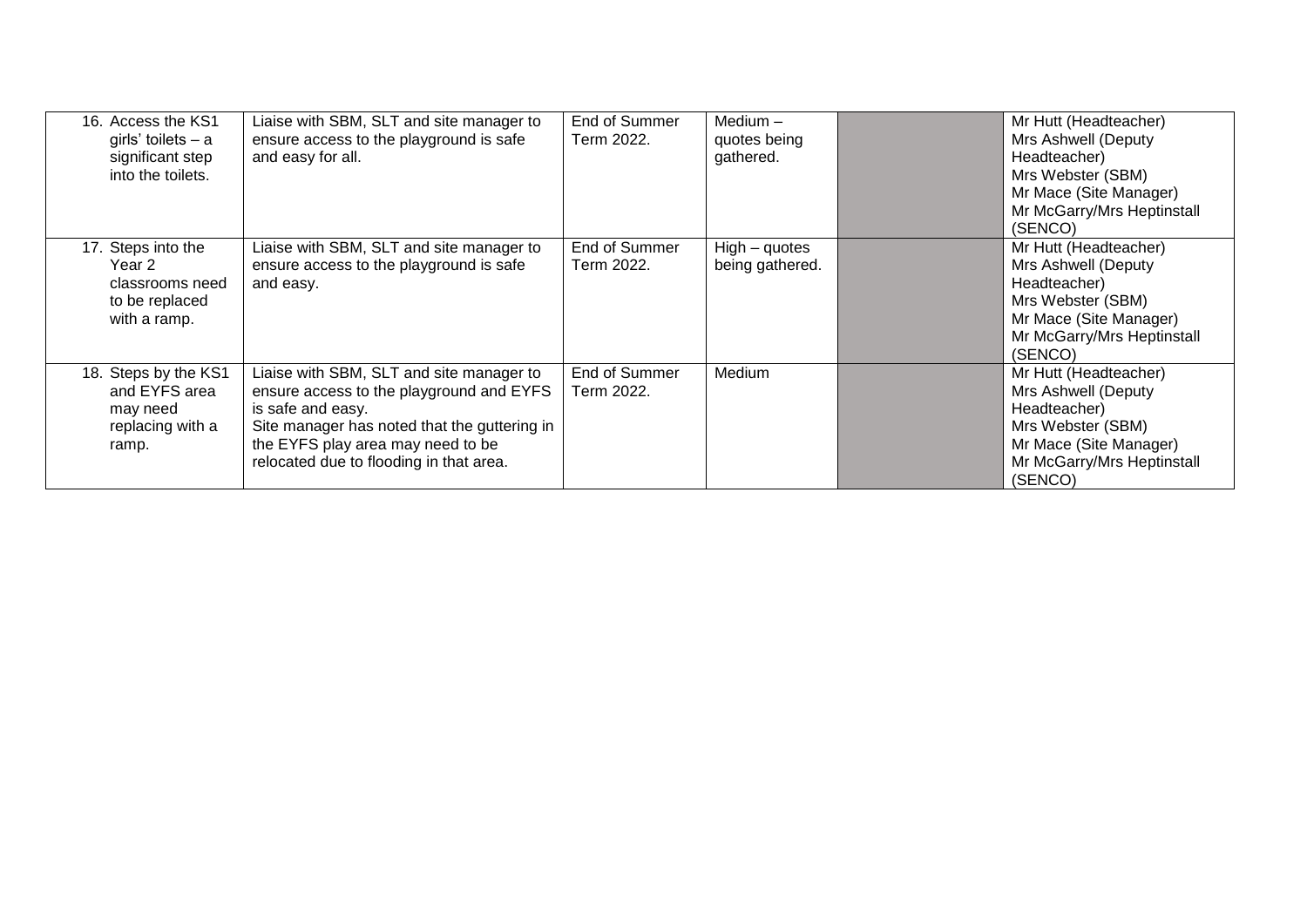## **Action Plan B: Website Accessibility**

| Issue raised |                                                                                                                                                                  | Recommendations                                                                                                                                                                                                                                                                                                                     | <b>Time Scale</b>                                                                 | Priority              | Date Completed                    | Responsibility                                                                                                                                                                                                     |
|--------------|------------------------------------------------------------------------------------------------------------------------------------------------------------------|-------------------------------------------------------------------------------------------------------------------------------------------------------------------------------------------------------------------------------------------------------------------------------------------------------------------------------------|-----------------------------------------------------------------------------------|-----------------------|-----------------------------------|--------------------------------------------------------------------------------------------------------------------------------------------------------------------------------------------------------------------|
|              | 1. 3 'clicks' to<br>access SEND<br>information on the<br>school website<br>currently.                                                                            | Devise a new website look with ease of<br>access to SEND.<br>Ensure all key information in uploaded on<br>there (SEN Information Report,<br>Accessibility Plan, SEND Policy).                                                                                                                                                       | Ongoing $-$<br>meeting with web<br>designers.<br>End of Spring<br>Term 2022.      | High - ongoing        | <b>Week Beginning:</b><br>10.1.22 | Mr Hutt (Headteacher)<br>Mrs Ashwell (Deputy<br>Headteacher)<br>Mrs Webster (SBM)<br>Mr McGarry/Mrs Heptinstall<br>(SENCO)<br>Ms Juneman (ICT Co-<br>ordinator)<br>External website developer.                     |
| 2.           | Create videos to<br>support families<br>on the website to<br>help them<br>navigate it more<br>easily and for<br>parents/carers<br>with literacy<br>difficulties. | Liaise with SLT and subject specialists to<br>discuss using video tours of the school<br>grounds.<br>Create staff video guides of their subject<br>area and year group.<br>Create SEND Team video, guiding parents<br>to navigate the website.<br>Liaise with Ms Juneman (ICT Co-ordinator)<br>to help record videos.               | Ongoing $-$<br>completed by the<br>end of Summer<br>Term 2023.                    | Medium                |                                   | Mr Hutt (Headteacher)<br>Mrs Ashwell (Deputy<br>Headteacher)<br>Mrs Webster (SBM)<br>Mr McGarry/Mrs Heptinstall<br>(SENCO)<br>Ms Juneman (ICT Co-<br>ordinator)<br>Subject Leaders.<br>External website developer. |
| 3.           | Ensure that the<br>website offers<br>ways to read the<br>information in<br>larger fonts to<br>support visually<br>impaired<br>parents/carers.                    | Liaise with Ms Juneman (ICT Co-ordinator)<br>and website developer to allow for the<br>website to be read more easily.<br>Discuss with SBM and SLT how this will<br>look on the website.                                                                                                                                            | Ongoing $-$<br>meeting with web<br>designers.<br>End of Autumn<br>Term 2022-2023. | Medium $-$<br>ongoing |                                   | Mr Hutt (Headteacher)<br>Mrs Ashwell (Deputy<br>Headteacher)<br>Mrs Webster (SBM)<br>Mr McGarry/Mrs Heptinstall<br>(SENCO)<br>Ms Juneman (ICT Co-<br>ordinator)<br>External website developer.                     |
| $\mathbf{4}$ | Parents/carers<br>with language<br>barriers may<br>struggle to<br>understand the<br>website<br>information if we<br>don't offer                                  | Liaise with school office staff and SBM to<br>understand languages being used outside<br>of school by our families.<br>Liaise with the external website developer,<br>ICT Co-ordinator, SBM and SLT to ensure<br>these links are in place.<br>Research the types of language/translation<br>software that are available to schools. | Ongoing $-$<br>completed by the<br>end of Summer<br>Term 2023.                    | Medium                |                                   | Mr Hutt (Headteacher)<br>Mrs Ashwell (Deputy<br>Headteacher)<br>Mrs Webster (SBM)<br>Mr McGarry/Mrs Heptinstall<br>(SENCO)<br>Ms Juneman (ICT Co-<br>ordinator)                                                    |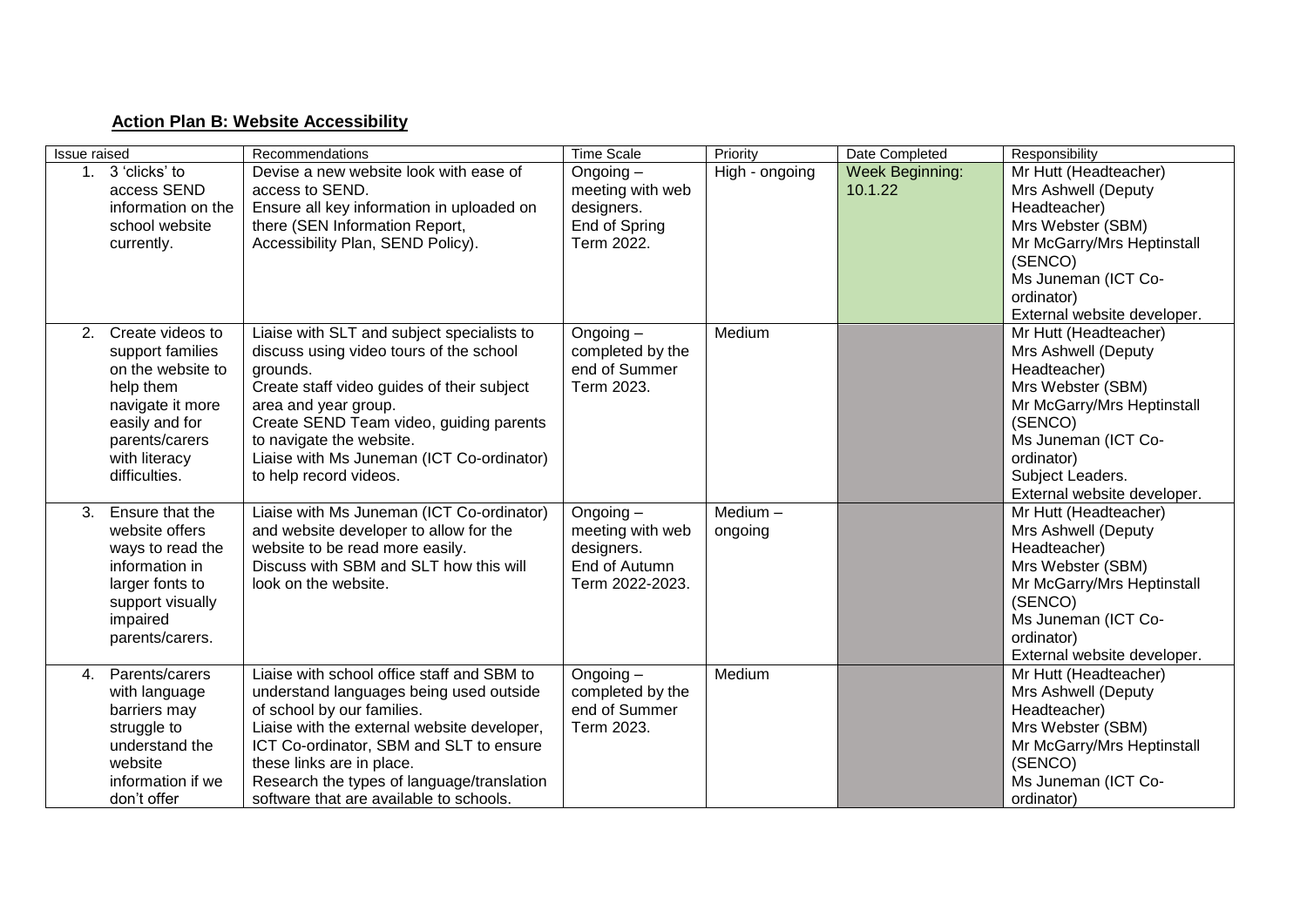| translatable  |  |  | External website developer. |
|---------------|--|--|-----------------------------|
| access to the |  |  |                             |
| website.      |  |  |                             |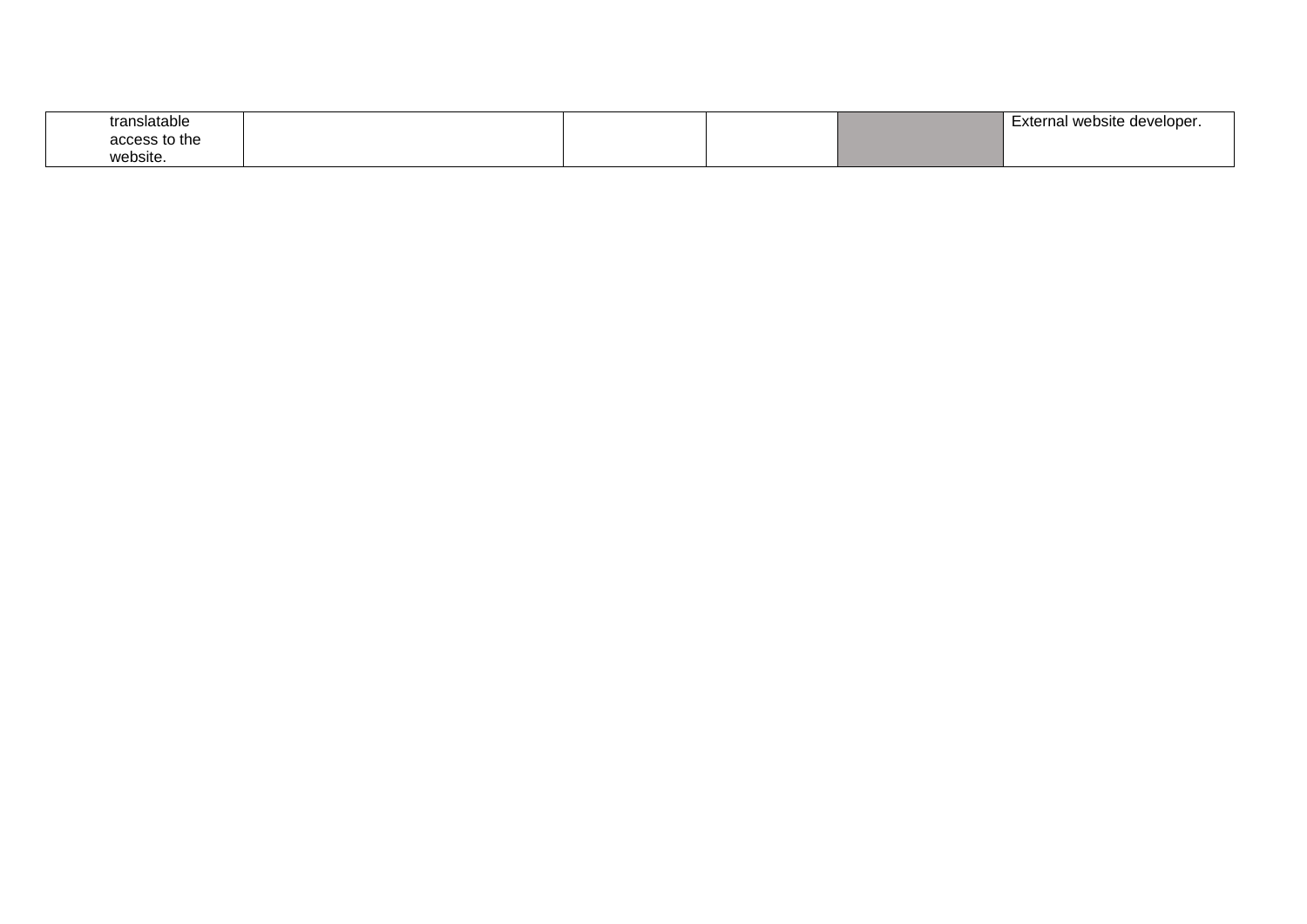## **Action Plan C: Curriculum Accessibility**

| Issue raised |                                                                                                                                                                                           | Recommendations                                                                                                                                                                                                                                                                                                                                                | <b>Time Scale</b>                               | Priority       | Date Completed                     | Responsibility                                                                                                                                                                     |
|--------------|-------------------------------------------------------------------------------------------------------------------------------------------------------------------------------------------|----------------------------------------------------------------------------------------------------------------------------------------------------------------------------------------------------------------------------------------------------------------------------------------------------------------------------------------------------------------|-------------------------------------------------|----------------|------------------------------------|------------------------------------------------------------------------------------------------------------------------------------------------------------------------------------|
|              | 1. Scaffolding<br>learning: needing<br>to ensure that<br>universal and<br>quality first<br>teaching is taking<br>place throughout<br>all lessons and is<br>accessible by all<br>learners. | SLT/SENCO to monitor and advise on<br>provision needed for high quality teaching.<br>SENCO to produce a 'tool kit' for quality<br>first teaching strategies that can be put in<br>place to support staff.                                                                                                                                                      | Ongoing - End of<br><b>Summer Term</b><br>2024. | High           |                                    | Mr Hutt (Headteacher)<br>Mrs Ashwell (Deputy<br>Headteacher)<br>Mr Laight (Senior Assistant<br>Headteacher)<br>Mr McGarry/Mrs Heptinstall<br>(SENCO)                               |
| 2.           | Provision needs<br>to be monitored<br>carefully by<br>SEND Team.                                                                                                                          | A school based graduated response needs<br>to be developed in line with the local offer<br>available on Worcestershire County Council<br>website.<br>This will be delivered to staff to ensure that<br>strategies are put in place to support all<br>learners at the universal, targeted<br>(Intervention) and specialist levels of the<br>graduated response. | Ongoing - End of<br>Spring 2022.                | High           | <b>Week Beginning:</b><br>11.10.21 | Mr Hutt (Headteacher)<br>Mrs Ashwell (Deputy<br>Headteacher)<br>Mr Laight (Senior Assistant<br>Headteacher)<br>Mr McGarry/Mrs Heptinstall<br>(SENCO)                               |
| 3.           | Classrooms are<br>organised to<br>promote learning<br>for all pupils.                                                                                                                     | SLT/subject leaders to monitor the use of<br>working walls and offer guidance and<br>feedback accordingly.<br>To ensure that there is consistency in<br>approaches to classroom management<br>across the whole school.                                                                                                                                         | Ongoing – End of<br><b>Summer Term</b><br>2024. | High - ongoing |                                    | Mr Hutt (Headteacher)<br>Mrs Ashwell (Deputy<br>Headteacher)<br>Mr Laight (Senior Assistant<br>Headteacher)<br>Mr McGarry/Mrs Heptinstall<br>(SENCO)<br>Subject/Year Group Leaders |
| 4.           | Staff training,<br>support and<br>monitoring in the<br>implementation of<br>Provision Map<br>reviews and<br>planning for<br>interventions.                                                | SENCO's to train, monitor and support staff<br>regarding this on a half termly basis during<br>a staff meeting.<br>SENCO's to share the graduated response<br>and tool kits with staff to support them in<br>their strategies of multi-sensory teaching.                                                                                                       | Ongoing - End of<br>Summer Term<br>2024.        | High - ongoing |                                    | Mr Hutt (Headteacher)<br>Mrs Ashwell (Deputy<br>Headteacher)<br>Mr Laight (Senior Assistant<br>Headteacher)<br>Mr McGarry/Mrs Heptinstall<br>(SENCO)                               |